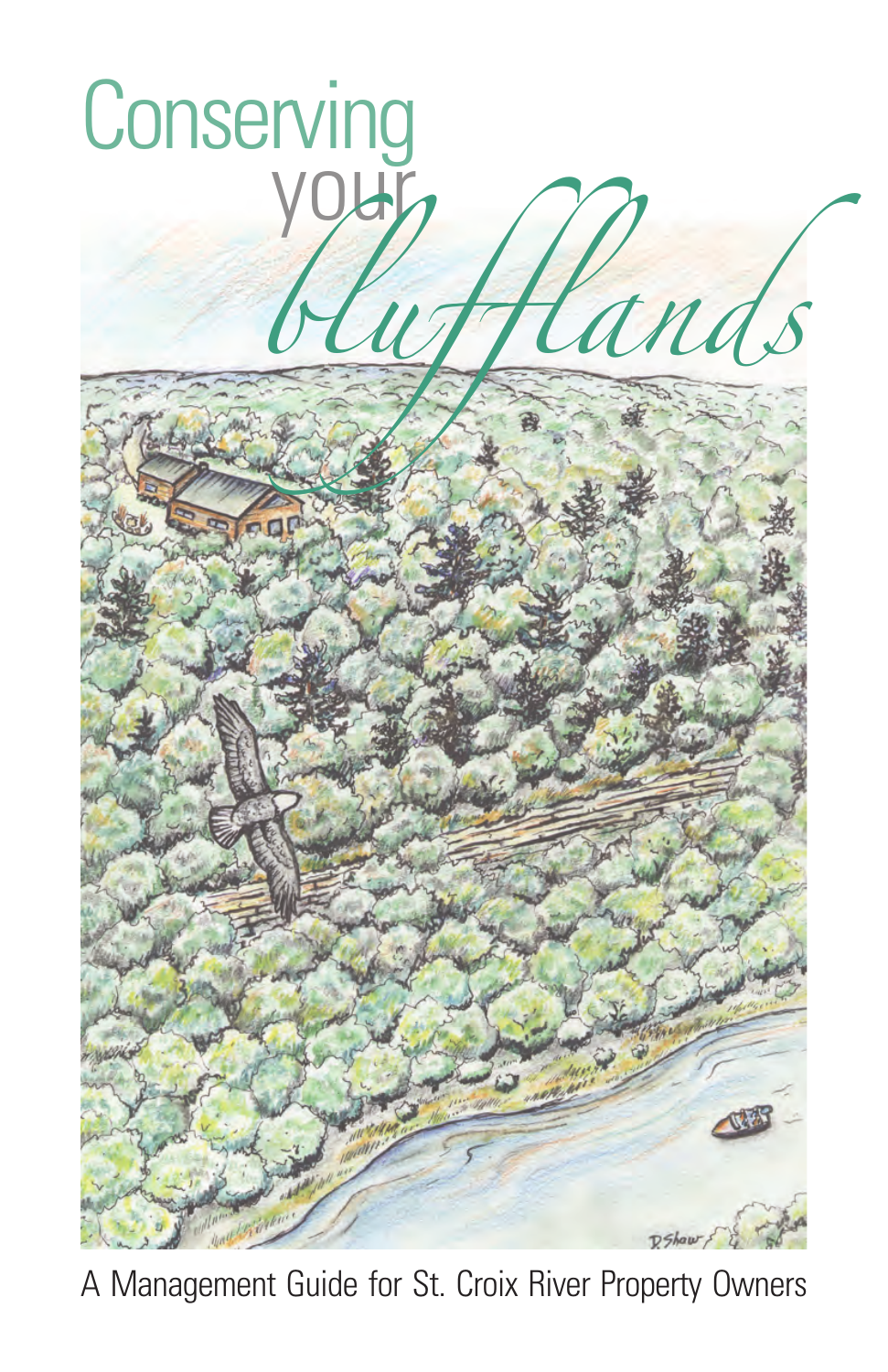

**Property Owners and a Healthy River Valley**

The St. Croix River is nationally recognized for its beautiful vistas, recreational opportunities, and abundance of native wildlife and natural areas. However, the St Croix River watershed is in a rapidly developing region where 75% of the land is privately owned. Collectively, private landowners have a tremendous impact on the health and beauty of the River, especially when it comes to care of their blufflands. In their natural state, blufflands filter pollutants, minimize erosion, provide wildlife and rare plant habitat, and provide continuous green vistas that are essential to the River's beauty. This guide will help St.Croix River property owners to understand the importance of conservation, and take action to:

- Maintain scenic beauty
- Manage stormwater
- Remove non-native invasive species
- Maintain healthy forests
- Manage erosion
- Plant native species
- Know your native plant communities

Together, private landowners can keep the river valley healthy and beautiful for current and future generations.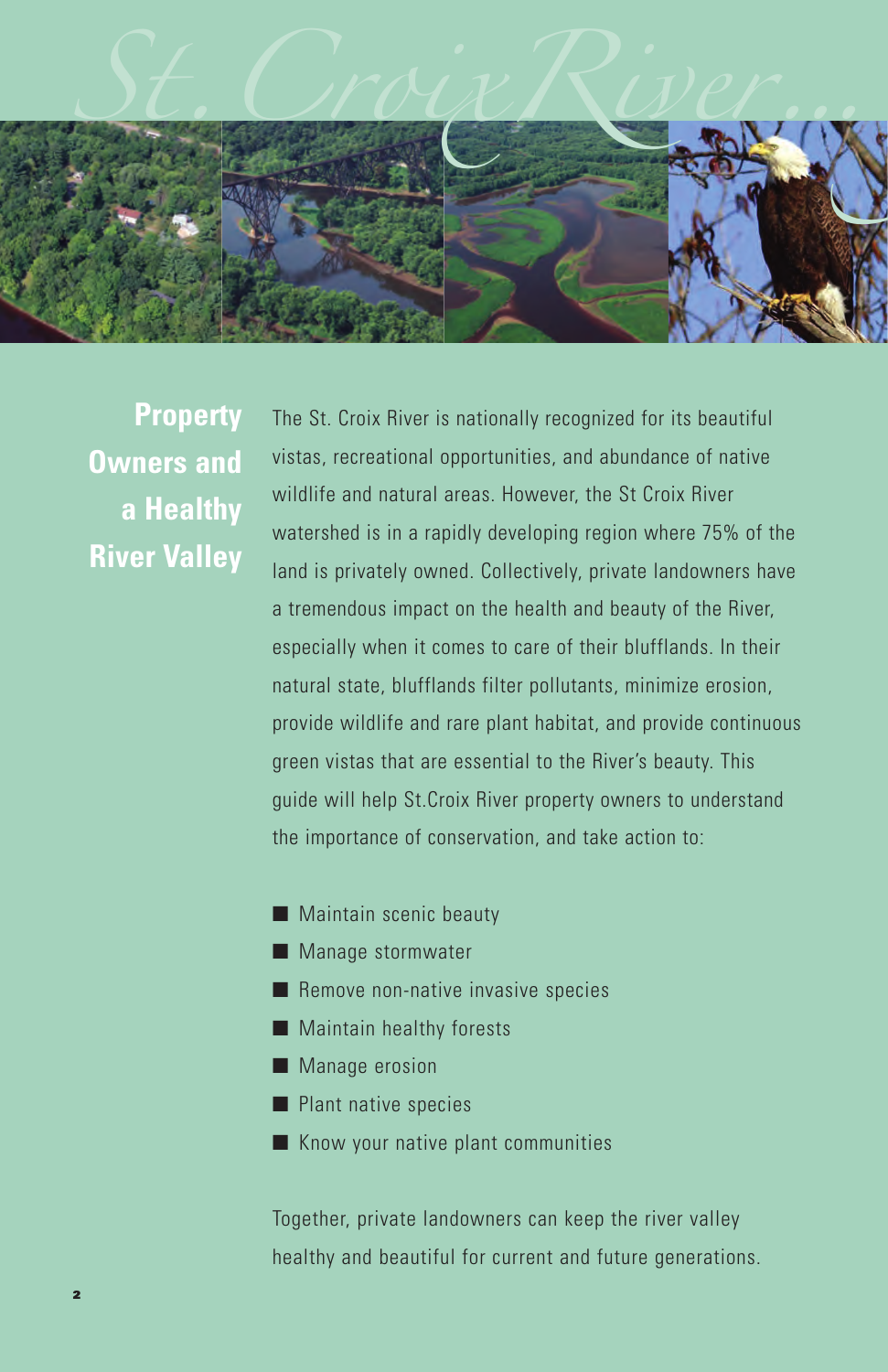

- Use the required development setbacks on bluffs 100 foot min. in unincorporated and rural areas; 40 foot min. in cities and urban areas.
- Use native trees and shrubs to screen development from the river.
- Landowners in the St. Croix National Scenic Riverway must obtain a permit for grading, filling, and cutting from their local government.
- Landowners with scenic easements held by the National Park Service may have additional requirements. Contact NPS for specific requirements.
- Minimize impervious (solid paved) surfaces and lawn area
- Don't mow to the bluff edge; let deep-rooted vegetation anchor the top of the bluff slope
- Direct runoff from paved surfaces into vegetated areas instead of down the driveway and into the street.
- Direct runoff away from the bluff edge to prevent erosion.
- Install a rain garden to promote infiltration and provide wildlife habitat.

Lawn and agricultural chemicals washing into the St. Croix River degrade water quality.

Rain gardens are shallow depressions used to capture rainwater that flows from impervious surfaces such as roofs, parking lots and roads. Rain gardens utilize porous soils and native plants to absorb and infiltrate rainwater into the ground.

**vegetation to screen two buildings, this landowner helps maintain the scenic beauty of the St. Croix River.**

**Conservation Strategies & Techniques**

**Maintain Scenic Beauty**

# **Manage Stormwater** Minimize Runoff

See: *Healthy Rivers: A Water Course,* MN-DNR (available from www.dnr.state.mn.us/ ecological\_services/pubs.html as book or CD)

Minimize Fertilizers and Pesticides

Build Rain Gardens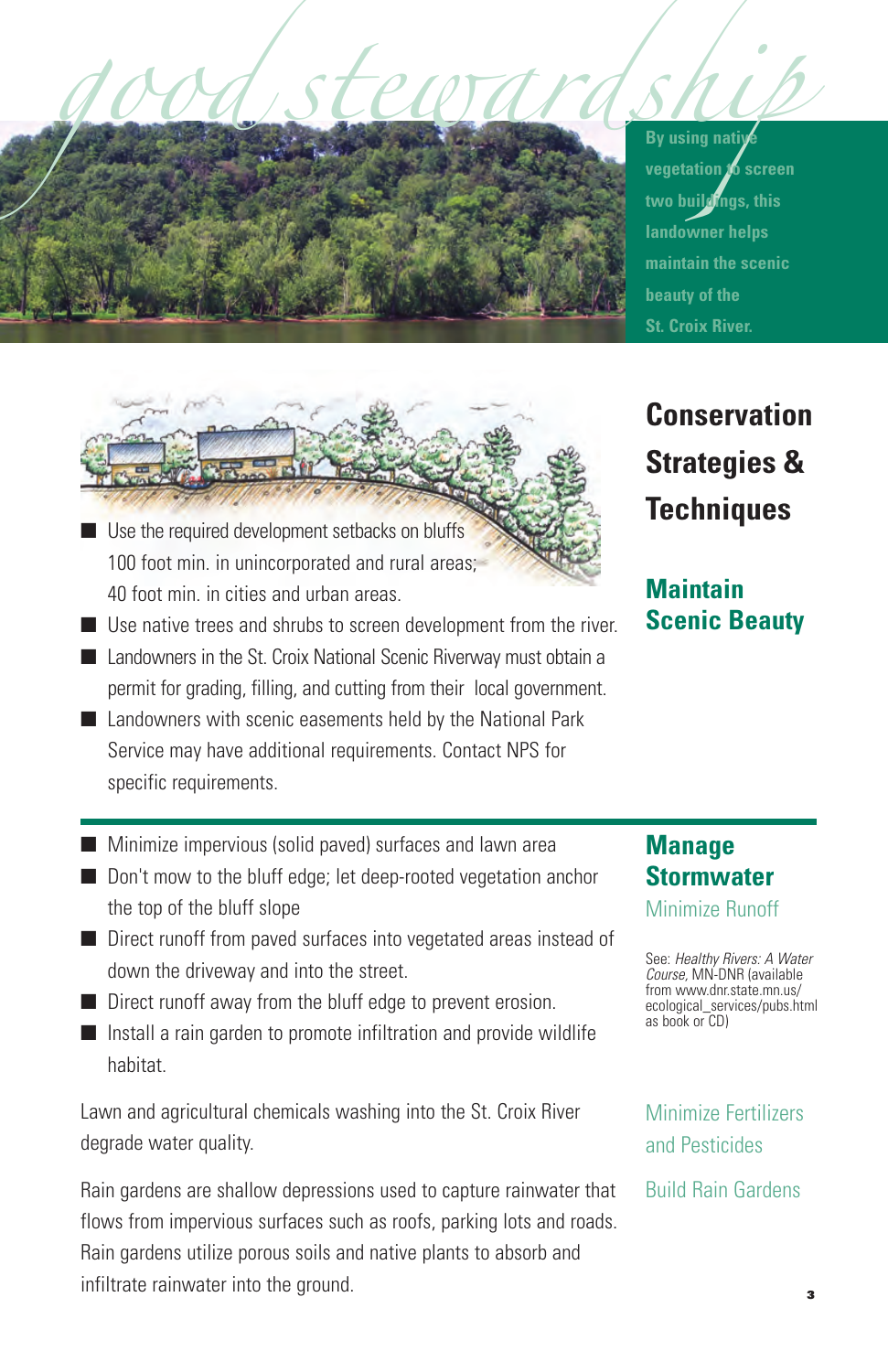# Build Rain Gardens (continued)

See: UW Extension Service, 2002. *Rain Gardens: A Household Way to Improve Water Quality in Your Community*. Available at http://clean-water.uwex.edu/ pubs/raingarden/

See: Shaw, D., R. Schmidt. 2003. *Plants for Stormwater Design*. MnPCA.

#### **Tips on locating and constructing a rain garden:**

- Locate it near runoff sources but not over a septic system or under a large tree
- Garden should be in a depression 4-8 inches deep.
- Garden should cover approx. 1/8 to 1/4 of the size of the area drained (for medium textured soils)
- $\blacksquare$  It should drain within 3 days, which prevents mosquito breeding
- Plant it with perennial natives that can tolerate periodic wetness and drought



# **Remove Non-native Invasive Plants**

See:

www.dnr.state.mn.us/invasives for identification and control information.



*Buckthorn*



*Garlic Mustard*



*Buckthorn removal*

Non-native invasive plants can reduce native plant diversity, reduce tree seedling regeneration, degrade habitat for wildlife and increase erosion. To protect or enhance your blufflands, find and control invasive plants on your property.

- Learn to identify non-native invasive plants in your area and on your property. Key invasive species in the St. Croix River Valley include buckthorn, Tartarian honeysuckle, black locust, garlic mustard, Japanese barberry, and spotted knapweed.
- Survey your property to locate any invasive species. Periodically resurvey your land to identify any newcomers.
- Learn how to control the invasive species on your property. Early detection and rapid response to invasive species is a key to quick and efficient control. Controlling established populations of invasive species often requires a sustained effort over several years.
- A permit from your local government is required before cutting and removing any woody invasive species if your property is within the St. Croix National Scenic Riverway.
	- Don't spread them. Seeds from invasive species can hitch hike on clothes, muddy boots, and tires. Be sure to rinse off any mud from boots and tires, and pull off seeds on your clothes before leaving an infested area.
- Replant with native species once the invasive species are under control (see Plant Native Species section). Native species will help keep out invasive species.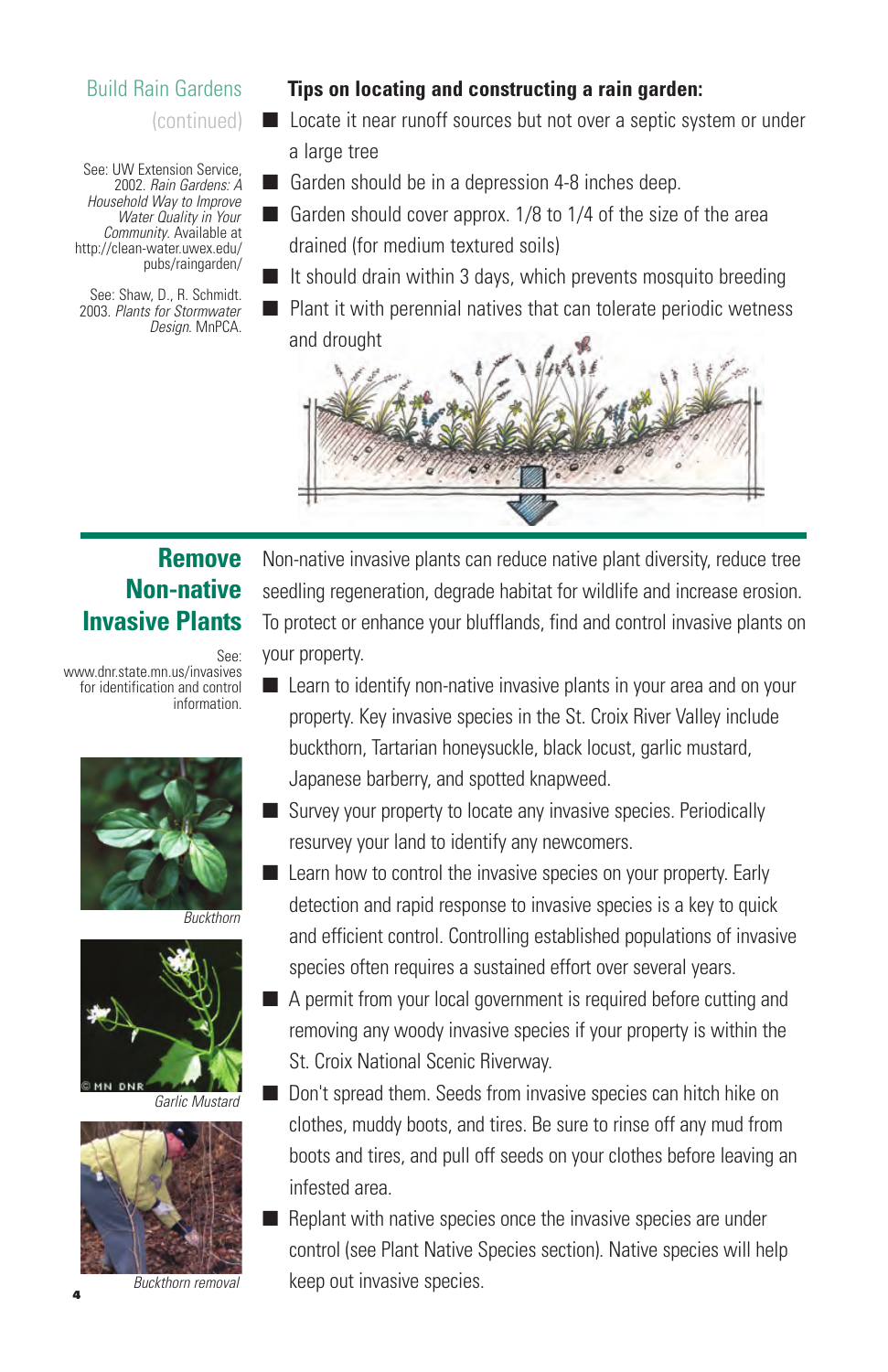# .■ Allow the woods to retain a natural diversity of tree species and ages, and a continuous canopy of mature trees. Small seedlings and saplings should be abundant to replace large trees that die or fall over.

- Allow standing dead trees ("snags") and fallen trees ("deadfalls") to remain in the woods. They are important sources of food and cover for a wide range of insects, birds, and mammals.
- Avoid cutting gaps in the forest, as they promote populations of forest edge predators, like raccoons and brown-headed cowbirds, that negatively impact populations of other native wildlife.
- Close existing forest gaps by replanting with native trees and shrubs.
- Keep domestic cats inside. Collectively, cats annually kill large numbers of forest songbirds.
- $\blacksquare$  Throw left over fishing bait into the trash, not onto the ground: earthworms are not native to Minnesota and destroy soil organic layers important for many forest wildflower species.

Removing invasive vegetation, construction and other activities can leave bare soils prone to erosion.

- Stabilize bare slopes receiving stormwater surface runoff with biodegradable wattles (log-shaped bundles of sticks tied with twine or coconut fiber logs).
- Slopes with minimal surface erosion may be stabilized with biodegradable erosion fabric.

# **Healthy Native Forests**

General Tips

**Maintain**

# **Manage Erosion**

Stabilize Soil

See: Henderson, C. et. al. *Lakescaping for Wildlife and Water Quality*, MN-DNR. www.dnr.state.mn.us/ ecological\_services/pubs\_ plants.html

Plant with seedlings or seeds of native species and mulch.

Natives planted into slits cut in biodegradable erosion fabric secured with wire or cornstarch staples. Seed is sown beneath the fabric.

Slope stabilized with wattles buried in small trenches and held with wooden stakes. Natives planted between wattles and mulched



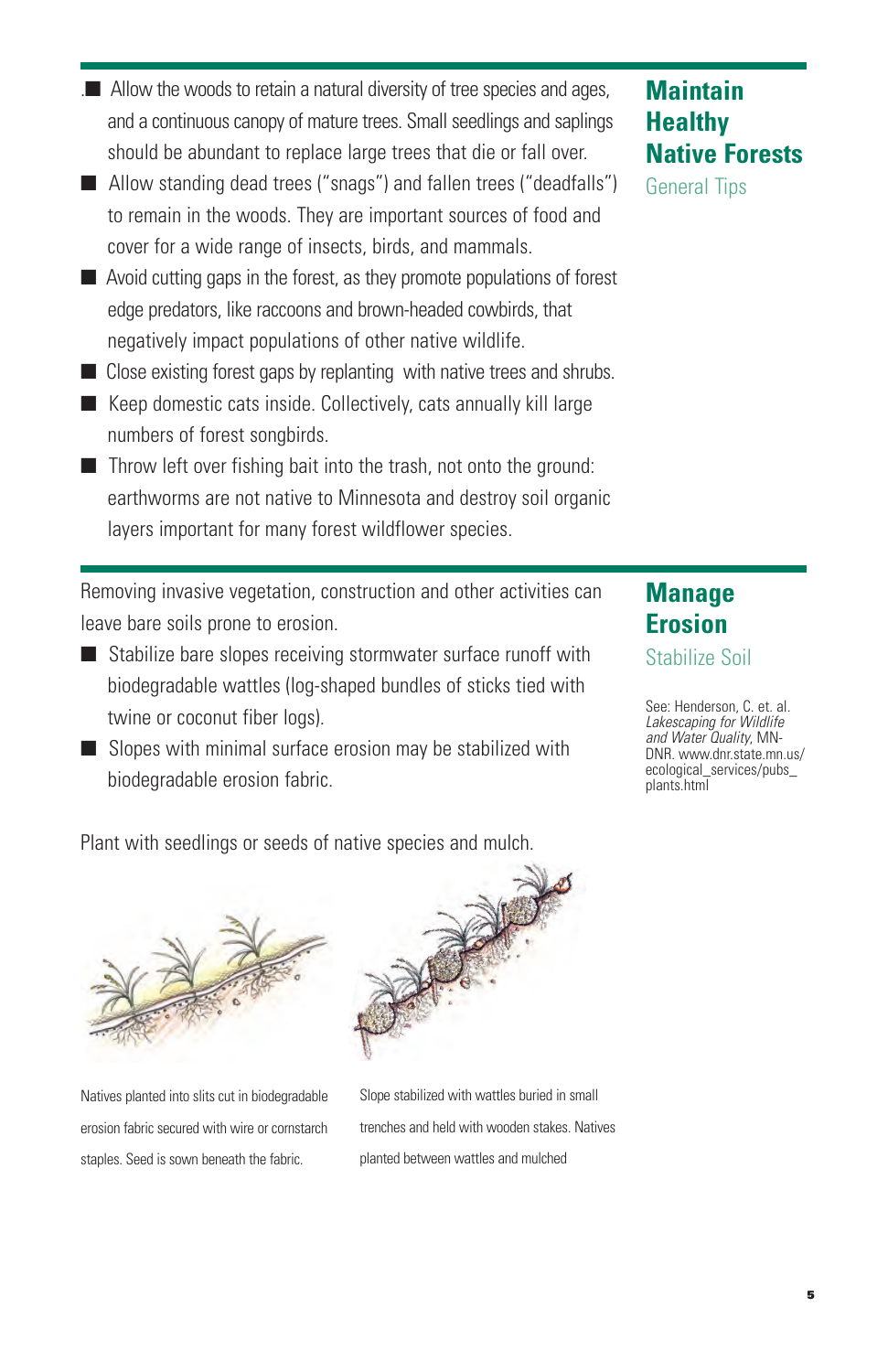# **Plant Native Species**

See: Dunevitz, H. and Lane, C. 2004, *Species Lists for Terrestrial and Palustrine Native Plant Communities in east-Central Minnesota* (available at www.greatrivergreening.org).

For native plant suppliers, see www.dnr.state.mn.us/gardens/ nativeplants/suppliers.html When landscaping, replanting after invasives removal, and when stabilizing slopes, use native species. This will help to maintain the ecological health of the bluffland ecosystems.

- Develop a species list. Choose species that would naturally be found on your land, taking into account slope, moisture and sunlight requirements (see Know Your Native Plant Community section) that also do well as transplants and are available for purchase. Many area nurseries stock native plants.
- Request nursery catalogs or do an Internet search to see photos of the plants.
- $\blacksquare$  If the soil is exposed, be sure to pick fast growing, fast spreading species or plant in a high density so that there is very little exposed soil left. In forests and woodlands, plant grasses and flowers between tree and shrub plantings to cover all exposed soil.
- Ask for "local ecotype" stock that is well adapted for the river valley. On steep, exposed slopes, even local ecotype plants will need to be watered the first year.

# **Know Your Native Plant Communities**

**DP**

Different native plant communities occur on the bluff tops, slopes, terraces, toe slopes, and bottomlands of the St. Croix River Valley. Broad categories of these plant communities are illustrated and described below.





#### **DP. Dry Prairies and Oak Savannas**

Open prairies, dominated by prairie grasses and wildflowers, or areas of scattered to clumped bur oaks with prairie openings. Located on excessively-drained, gravelly/sandy soils on steep south facing slopes in small tributary stream valleys or on west-facing slopes within the St. Croix valley. **<sup>6</sup>**

*Field Guide to the Native Plant The Eastern Broadleaf Forest* (both available at www.dnr.state.mn.us/ ecological\_services/pubs.html)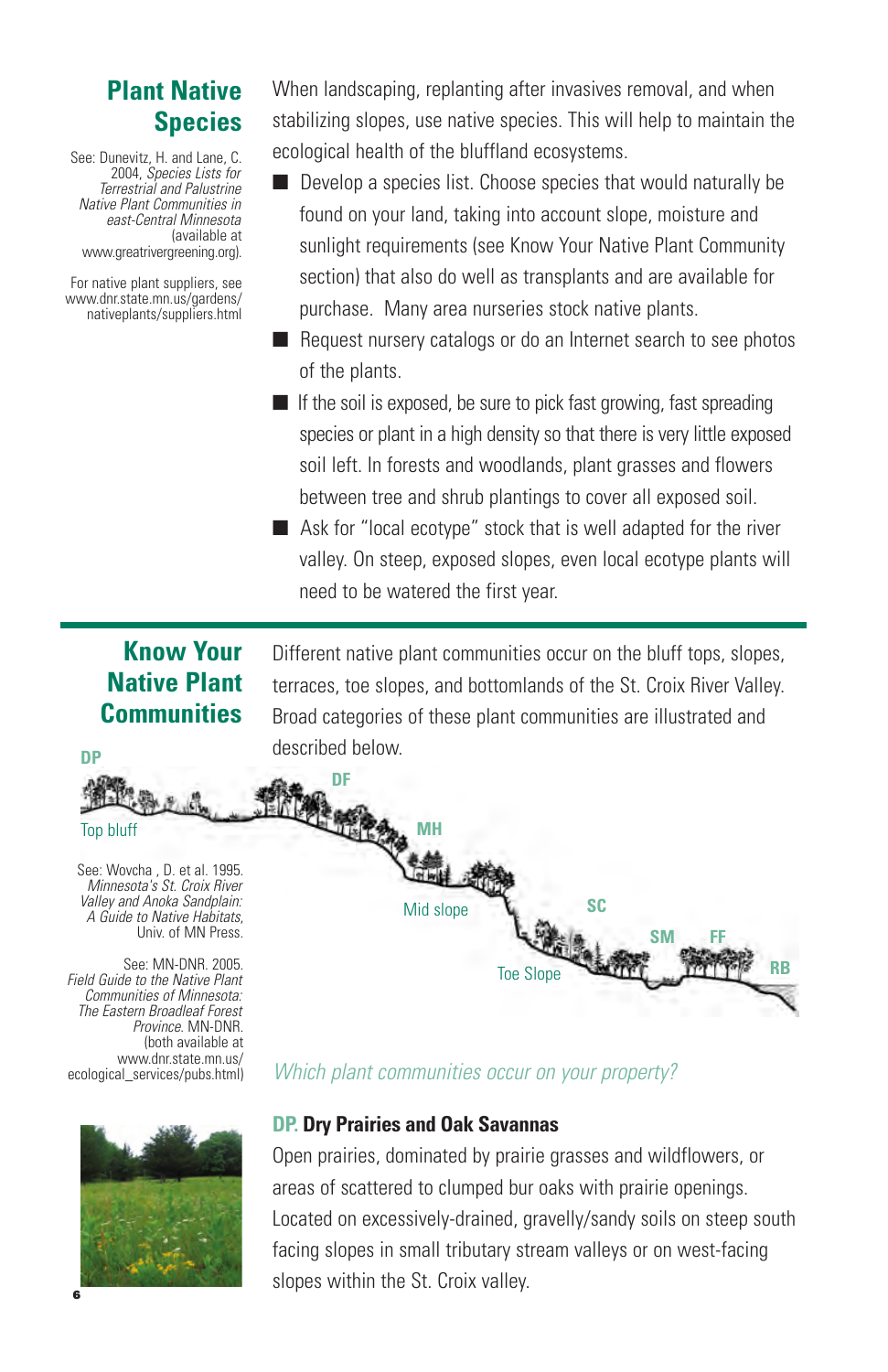# **DF. Dry-Mesic Forests and Woodlands**

Forests and woodlands dominated mostly by different combinations of bur oak, red oak, white oak, northern pin oak, white pine, red maple, and basswood. White pines used to be more common but are now mostly concentrated on shallow soils over bedrock. Located primarily on uplands on excessively-drained sandy/gravelly soils and steep south- to west-facing slopes on valley sides.

#### **MH. Mesic Hardwood Forests**

Maple-basswood and oak forests dominated mostly by red oak, white oak, sugar maple, basswood, green ash, and bitternut hickory. White pine is present in a few places. Located on moist soils of uplands, terraces, and north to east-facing valley slopes.

## **SC. Seepage Communities**

Swamps dominated mostly by combinations of black ash, yellow birch, red maple, slippery elm, or green ash. Located on wet, saturated soils in zones of groundwater discharge on the sides of the St. Croix valley.

#### **SM. Marshes and Sedge Meadows**

Open wetlands with standing or slow-flowing water for most of the growing season (marshes) or interrupted by periodic drawdowns (sedge meadows). Common plants in marshes include cattails, giant bur reed, river bulrush, soft-stem bulrush, and broad-leaved arrowhead. Common plants in sedge meadows include lake sedge, tussock sedge, and bluejoint.

#### **FF. Floodplain Forest**

Forests dominated by silver maple, usually with some green ash, black ash, hackberry, cottonwood, American elm, and/or slippery elm. Located on sandy or silty alluvial soils on seasonally flooded terrain along major rivers

## **RB. River Beaches**

Sparsely vegetated communities of annual or firmly-rooted perennial plants such as sand bar willow, riverbank sedge, prairie cordgrass, rice cut-grass, retrorse sedge, creeping lovegrass, blue monkey flower, water pepper, and awned umbrella sedge. Located on beaches of sand, mud, gravel, or cobbles along the St. Croix River, which are usually flooded and scoured in the spring.